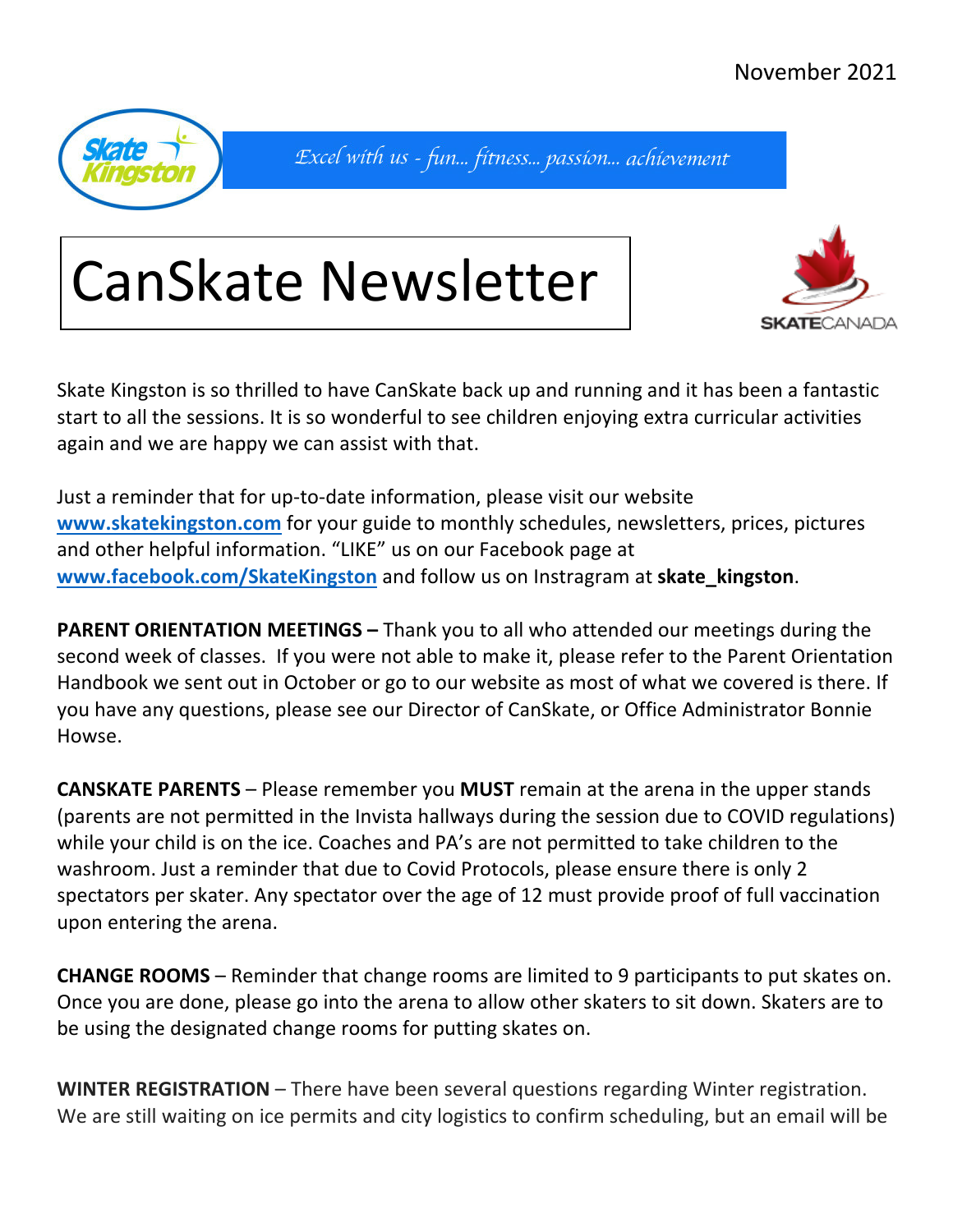sent out as soon as information is finalized. Please follow us on Facebook and Instagram for updates.

**THEME DAYS** – There will be a Sports Jersey Theme day on the following days in November – 22<sup>nd</sup>, 24<sup>th,</sup> 25<sup>th</sup>, and 27th. Please wear your favourite Sports Jersey.

**PARTICIPANT NAME TAGS** – Name tags can be taken off the name tag board at the beginning of each session and attached to your child's clothing so it is visible for Coaches and PAs. **Please ensure you return name tags at the end of every session.** 

**CLOTHING** – A reminder to please make sure that your child is dressed appropriately. Clothing should be warm clothing but not too restricting. Please also make sure that they are wearing mittens. Please do not have them wearing any fluffy fabric gloves/mittens as they stick to the ice and leave the fabric pieces behind.

## **For questions and/or concerns, please contact our Director of CanSkate:**

Tonya Van De Ven at tonyavandeven@gmail.com or by phone at 613-453-7689

### **REMINDER OF CANSKATE SESSIONS:**

Mondays 6:20 pm – 7:05 pm Wednesdays 6:20 pm – 7:05 pm Thursdays  $5:50$  pm  $-6:35$  pm Saturdays 8:55 am– 9:40 am Saturdays 11:15 am – 12:00 pm

# **ADULT LEARN TO SKATE:**

Saturdays 8:00 am – 8:45 am

#### **PRE-STAR:**

Saturdays 8:00 am – 8:45 am